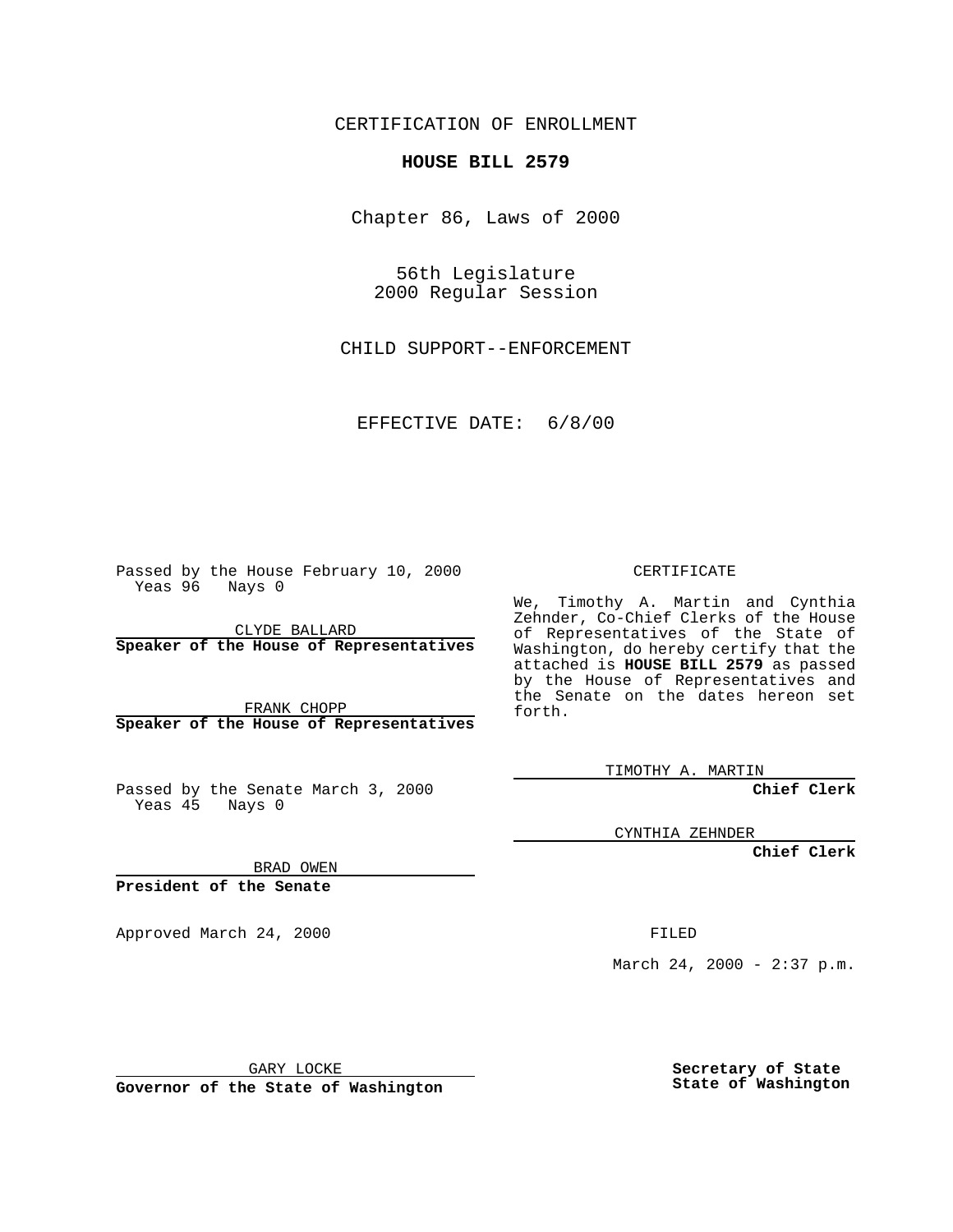## **HOUSE BILL 2579** \_\_\_\_\_\_\_\_\_\_\_\_\_\_\_\_\_\_\_\_\_\_\_\_\_\_\_\_\_\_\_\_\_\_\_\_\_\_\_\_\_\_\_\_\_\_\_

\_\_\_\_\_\_\_\_\_\_\_\_\_\_\_\_\_\_\_\_\_\_\_\_\_\_\_\_\_\_\_\_\_\_\_\_\_\_\_\_\_\_\_\_\_\_\_

Passed Legislature - 2000 Regular Session

## **State of Washington 56th Legislature 2000 Regular Session**

**By** Representatives Lambert and Dickerson; by request of Department of Social and Health Services

Read first time 01/17/2000. Referred to Committee on Children & Family Services.

 AN ACT Relating to child support technical amendments necessary to implement the federal personal responsibility and work opportunity reconciliation act of 1996; amending RCW 26.18.055, 26.18.170, 26.18.180, 26.23.060, 67.16.020, 74.20.330, 74.20A.030, 74.20A.080, 74.20A.095, and 74.20A.180; and adding a new section to chapter 74.20A 6 RCW.

7 BE IT ENACTED BY THE LEGISLATURE OF THE STATE OF WASHINGTON:

8 **Sec. 1.** RCW 26.18.055 and 1997 c 58 s 942 are each amended to read 9 as follows:

 Child support debts, not paid when due, become liens by operation of law against all property of the debtor with priority of a secured creditor. This lien shall be separate and apart from, and in addition to, any other lien created by, or provided for, in this title. The lien attaches to all real and personal property of the debtor on the date of filing with the county auditor of the county in which the 16 property is located. Liens filed by other states or jurisdictions that 17 comply with the procedural rules for filing liens under chapter 65.04 RCW shall be accorded full faith and credit and are enforceable without judicial notice or hearing.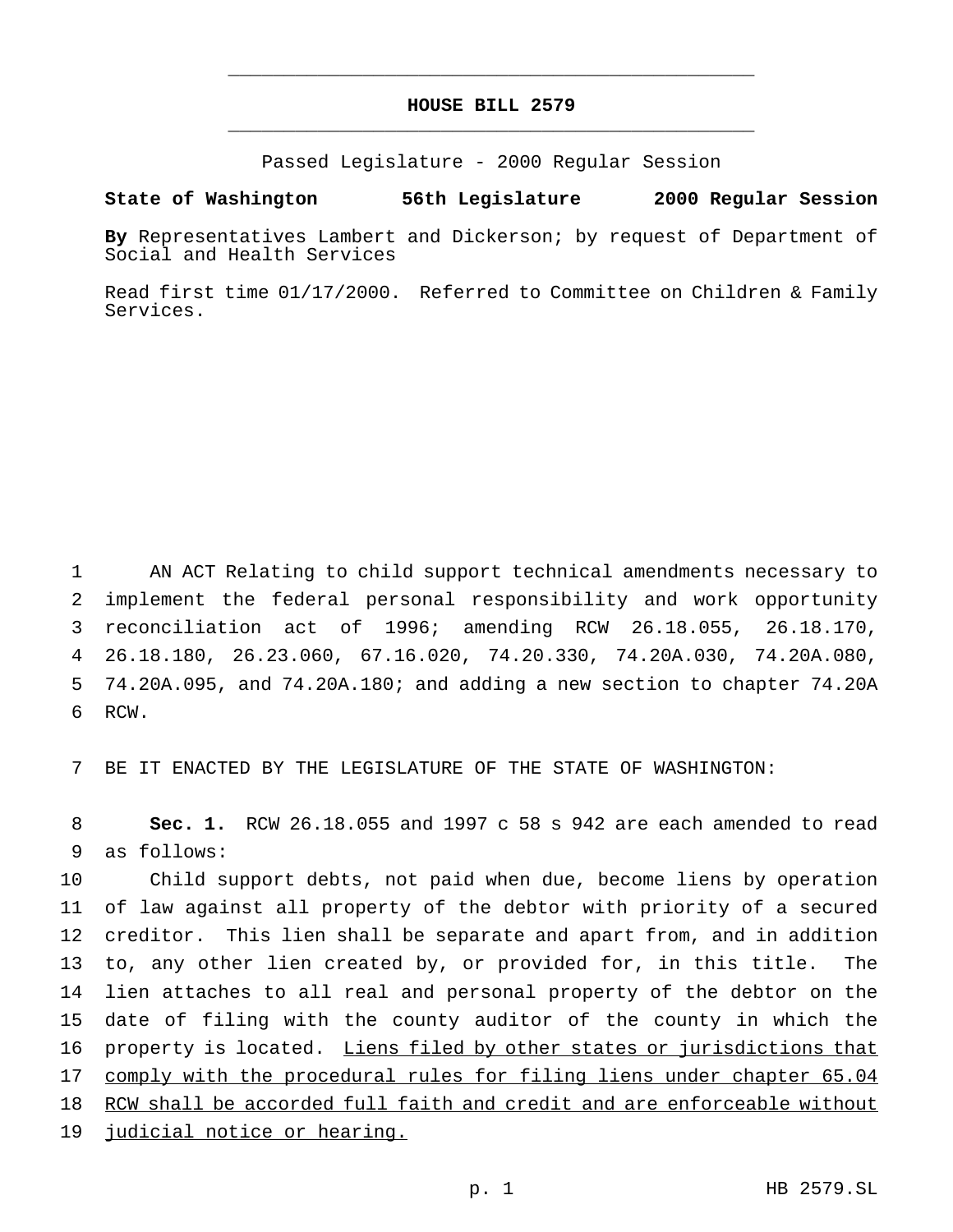**Sec. 2.** RCW 26.18.170 and 1995 c 34 s 7 are each amended to read as follows:

 (1) Whenever an obligor parent who has been ordered to provide health insurance coverage for a dependent child fails to provide such coverage or lets it lapse, the department or the obligee may seek enforcement of the coverage order as provided under this section.

 (2)(a) If the obligor parent's order to provide health insurance coverage contains language notifying the obligor that failure to provide such coverage or proof that such coverage is unavailable may result in direct enforcement of the order and orders payments through, or has been submitted to, the Washington state support registry for enforcement, then the department may, without further notice to the obligor, send a notice of enrollment to the obligor's employer or union 14 ((by certified mail, return receipt requested)). The notice shall be served:

16 (i) By regular mail;

17 (ii) In the manner prescribed for the service of a summons in a civil action;

19 (iii) By certified mail, return receipt requested; or

20 (iv) By electronic means if there is an agreement between the 21 secretary of the department and the person, firm, corporation, 22 association, political subdivision, department of the state, or agency, 23 subdivision, or instrumentality of the United States to accept service by electronic means.

25 (b) The notice shall require the employer or union to enroll the child in the health insurance plan as provided in subsection (3) of this section.

 $((+b))$  (c) The returned answer to the division of child support by 29 the employer constitutes proof of service of the notice of enrollment 30 in the case where the notice was served by regular mail.

31 (d) The division of child support may use uniform interstate forms adopted by the United States department of health and human services to take insurance enrollment actions under this section.

 (e) If the obligor parent's order to provide health insurance coverage does not order payments through, and has not been submitted to, the Washington state support registry for enforcement:

 (i) The obligee may, without further notice to the obligor send a certified copy of the order requiring health insurance coverage to the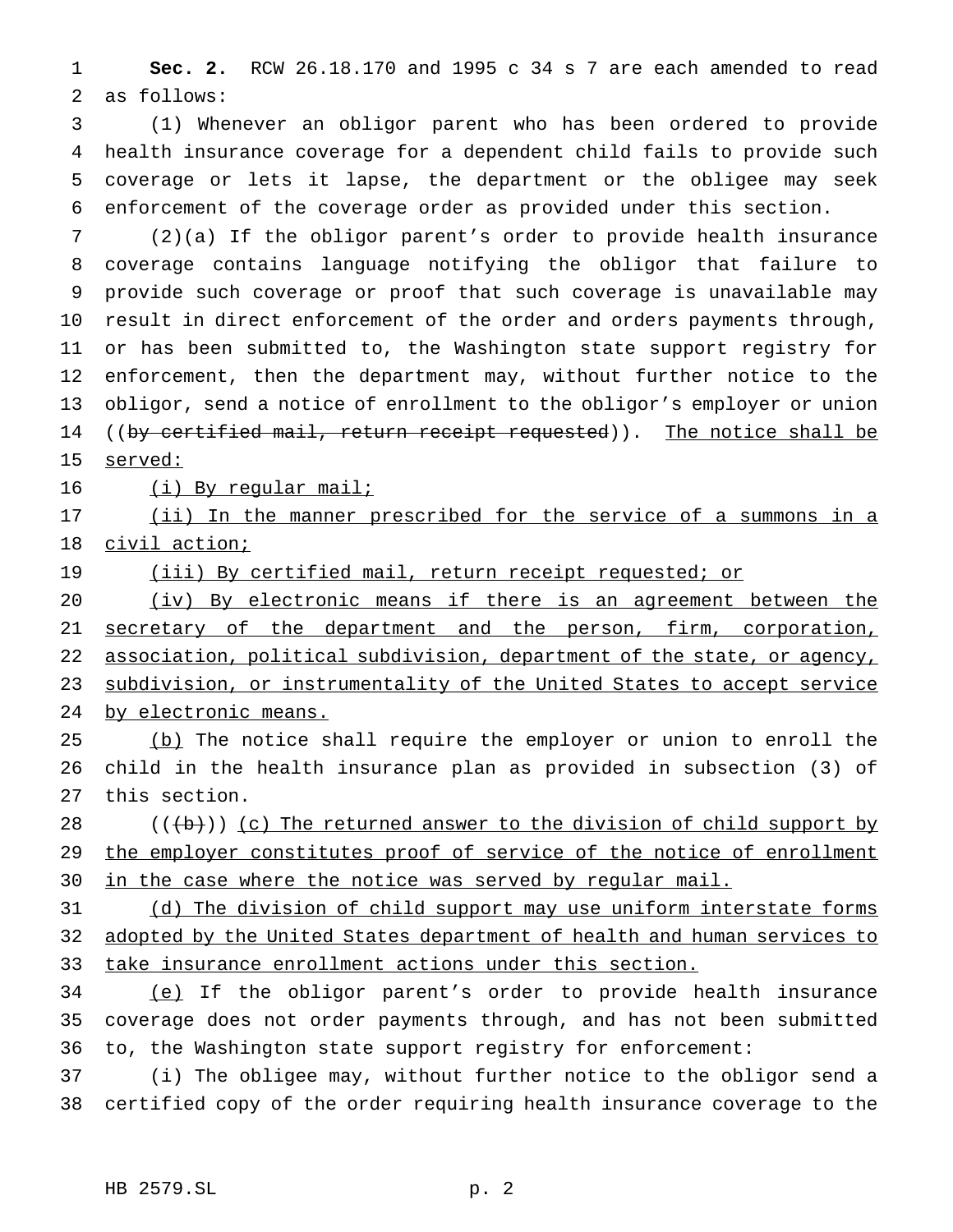obligor's employer or union by certified mail, return receipt requested; and

 (ii) The obligee shall attach a notarized statement to the order declaring that the order is the latest order addressing coverage entered by the court and require the employer or union to enroll the child in the health insurance plan as provided in subsection (3) of this section.

 (3) Upon receipt of an order that provides for health insurance coverage, or a notice of enrollment:

 (a) The obligor's employer or union shall answer the party who sent 11 the order or notice within ((thirty-five)) twenty days and confirm that the child:

(i) Has been enrolled in the health insurance plan;

(ii) Will be enrolled; or

 (iii) Cannot be covered, stating the reasons why such coverage cannot be provided;

 (b) The employer or union shall withhold any required premium from 18 the obligor's income or wages;

 (c) If more than one plan is offered by the employer or union, and each plan may be extended to cover the child, then the child shall be enrolled in the obligor's plan. If the obligor's plan does not provide coverage which is accessible to the child, the child shall be enrolled 23 in the least expensive plan otherwise available to the obligor parent; (d) The employer or union shall provide information about the name of the health insurance coverage provider or issuer and the extent of coverage available to the obligee or the department and shall make available any necessary claim forms or enrollment membership cards.

 (4) If the order for coverage contains no language notifying the obligor that failure to provide health insurance coverage or proof that such coverage is unavailable may result in direct enforcement of the order, the department or the obligee may serve a written notice of intent to enforce the order on the obligor by certified mail, return receipt requested, or by personal service. If the obligor fails to provide written proof that such coverage has been obtained or applied for or fails to provide proof that such coverage is unavailable within twenty days of service of the notice, the department or the obligee may proceed to enforce the order directly as provided in subsection (2) of this section.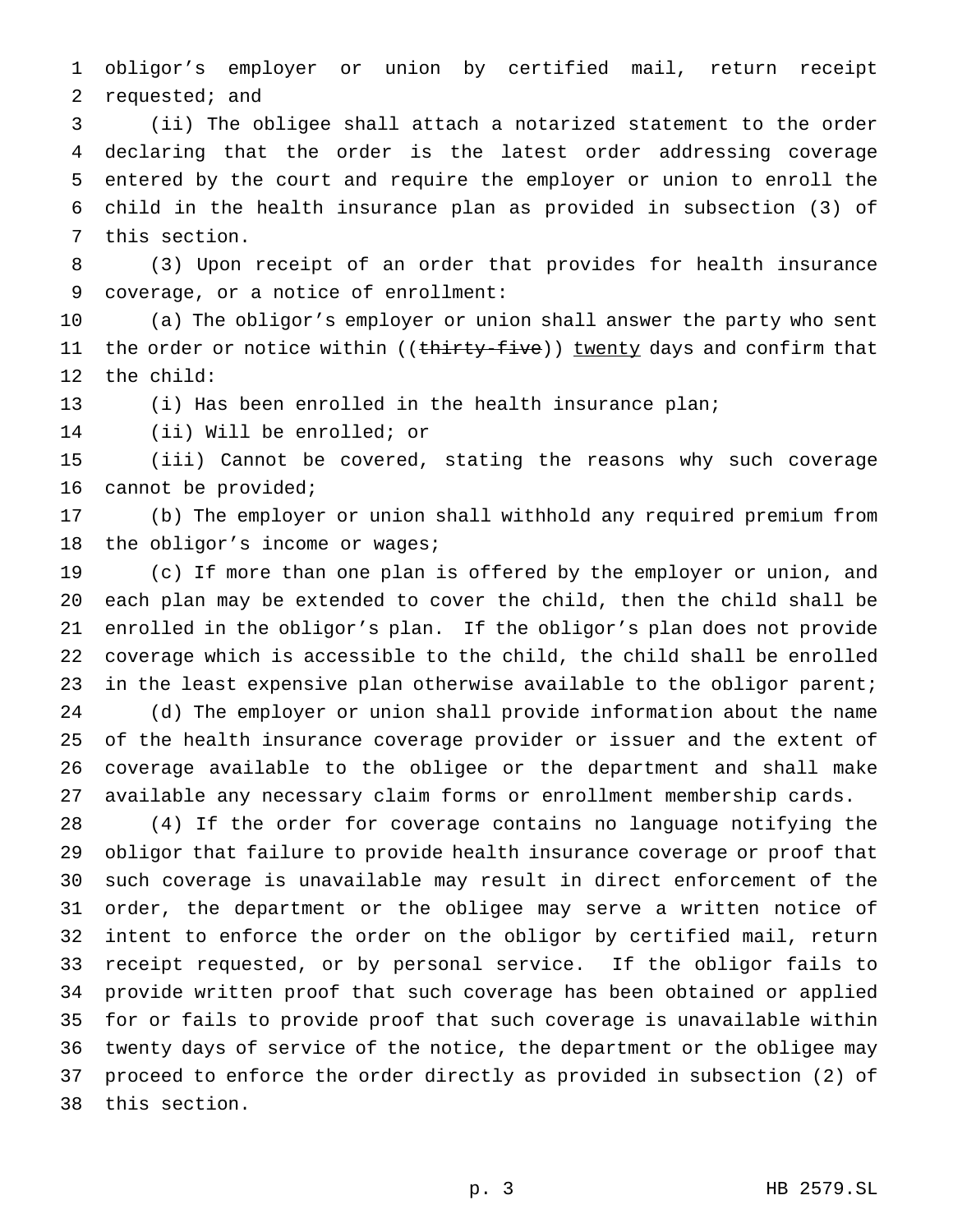(5) If the obligor ordered to provide health insurance coverage elects to provide coverage that will not be accessible to the child because of geographic or other limitations when accessible coverage is otherwise available, the department or the obligee may serve a written notice of intent to purchase health insurance coverage on the obligor by certified mail, return receipt requested. The notice shall also specify the type and cost of coverage.

 (6) If the department serves a notice under subsection (5) of this section the obligor shall, within twenty days of the date of service: (a) File an application for an adjudicative proceeding; or

 (b) Provide written proof to the department that the obligor has either applied for, or obtained, coverage accessible to the child.

 (7) If the obligee serves a notice under subsection (5) of this section, within twenty days of the date of service the obligor shall provide written proof to the obligee that the obligor has either applied for, or obtained, coverage accessible to the child.

 (8) If the obligor fails to respond to a notice served under subsection (5) of this section to the party who served the notice, the party who served the notice may purchase the health insurance coverage specified in the notice directly. The amount of the monthly premium shall be added to the support debt and be collectible without further notice. The amount of the monthly premium may be collected or accrued until the obligor provides proof of the required coverage.

 (9) The signature of the obligee or of a department employee shall be a valid authorization to the coverage provider or issuer for purposes of processing a payment to the child's health services provider. An order for health insurance coverage shall operate as an assignment of all benefit rights to the obligee or to the child's health services provider, and in any claim against the coverage provider or issuer, the obligee or the obligee's assignee shall be subrogated to the rights of the obligor. Notwithstanding the provisions of this section regarding assignment of benefits, this section shall not require a health care service contractor authorized under chapter 48.44 RCW or a health maintenance organization authorized under chapter 48.46 RCW to deviate from their contractual provisions and restrictions regarding reimbursement for covered services. If the coverage is terminated, the employer shall mail a notice of termination to the department or the obligee at the obligee's last known address within thirty days of the termination date.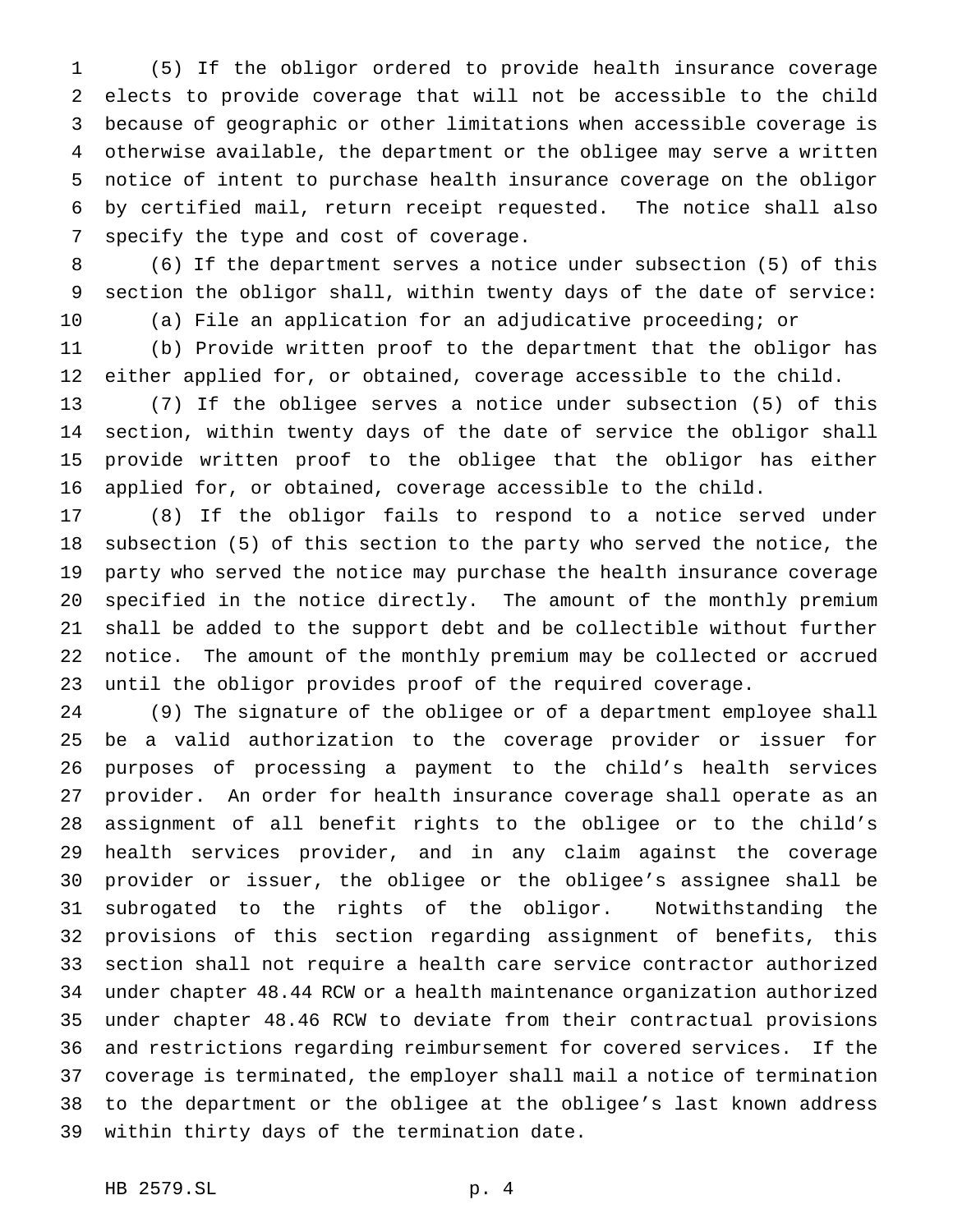(10) This section shall not be construed to limit the right of the obligor or the obligee to bring an action in superior court at any time to enforce, modify, or clarify the original support order.

 (11) Where a child does not reside in the issuer's service area, an issuer shall cover no less than urgent and emergent care. Where the issuer offers broader coverage, whether by policy or reciprocal agreement, the issuer shall provide such coverage to any child otherwise covered that does not reside in the issuer's service area.

 (12) If an obligor fails to pay his or her portion of any deductible required under the health insurance coverage or fails to pay his or her portion of medical expenses incurred in excess of the coverage provided under the plan, the department or the obligee may enforce collection of the obligor's portion of the deductible or the additional medical expenses through a wage assignment order. The amount of the deductible or additional medical expenses shall be added to the support debt and be collectible without further notice if the obligor's share of the amount of the deductible or additional expenses is reduced to a sum certain in a court order.

 **Sec. 3.** RCW 26.18.180 and 1989 c 416 s 9 are each amended to read as follows:

 (1) An obligated parent's employer or union shall be liable for a fine of up to one thousand dollars per occurrence, if the employer or 23 union fails or refuses, within ((thirty-five)) twenty days of receiving the order or notice for health insurance coverage to:

 (a) Promptly enroll the obligated parent's child in the health insurance plan; or

 (b) Make a written answer to the person or entity who sent the order or notice for health insurance coverage stating that the child: (i) Will be enrolled in the next available open enrollment period; or

 (ii) Cannot be covered and explaining the reasons why coverage cannot be provided.

 (2) Liability may be established and the fine may be collected by the office of support enforcement under chapter 74.20A or 26.23 RCW using any of the remedies contained in those chapters.

 (3) Any employer or union who enrolls a child in a health insurance plan in compliance with chapter 26.18 RCW shall be exempt from liability resulting from such enrollment.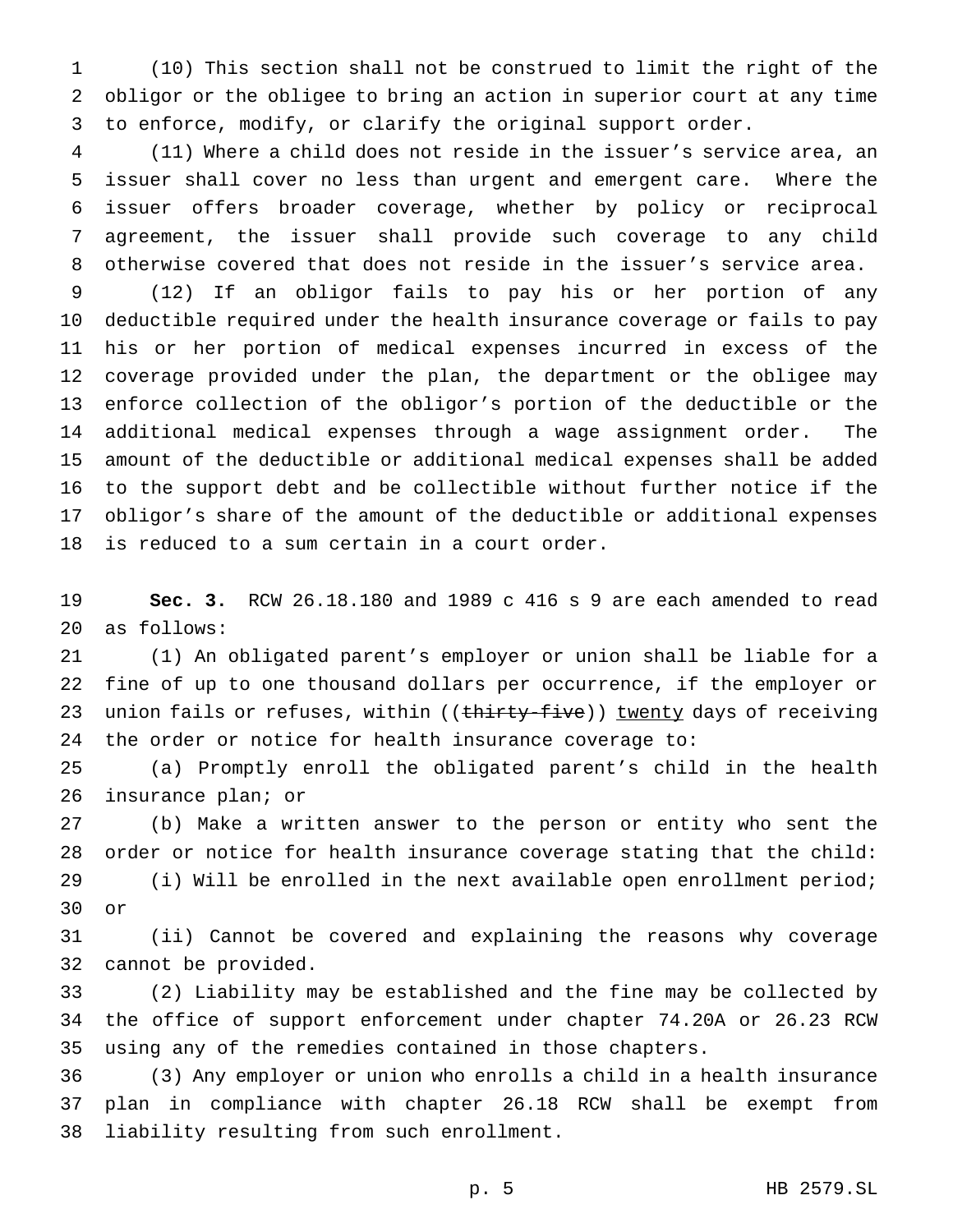**Sec. 4.** RCW 26.23.060 and 1998 c 160 s 8 are each amended to read as follows:

 (1) The division of child support may issue a notice of payroll deduction:

 (a) As authorized by a support order that contains a notice clearly stating that child support may be collected by withholding from earnings, wages, or benefits without further notice to the obligated parent; or

 (b) After service of a notice containing an income-withholding provision under this chapter or chapter 74.20A RCW.

 (2) The division of child support shall serve a notice of payroll deduction upon a responsible parent's employer or upon the employment security department for the state in possession of or owing any benefits from the unemployment compensation fund to the responsible parent pursuant to Title 50 RCW:

 (a) In the manner prescribed for the service of a summons in a civil action;

(b) By certified mail, return receipt requested;

 (c) By electronic means if there is an agreement between the secretary and the person, firm, corporation, association, political subdivision, department of the state, or agency, subdivision, or instrumentality of the United States to accept service by electronic means; or

 (d) By regular mail to a responsible parent's employer unless the division of child support reasonably believes that service of process in the manner prescribed in (a) or (b) of this subsection is required for initiating an action to ensure employer compliance with the withholding requirement.

 (3) Service of a notice of payroll deduction upon an employer or employment security department requires the employer or employment security department to immediately make a mandatory payroll deduction from the responsible parent's unpaid disposable earnings or unemployment compensation benefits. The employer or employment security department shall thereafter deduct each pay period the amount stated in the notice divided by the number of pay periods per month. The payroll deduction each pay period shall not exceed fifty percent of the responsible parent's disposable earnings.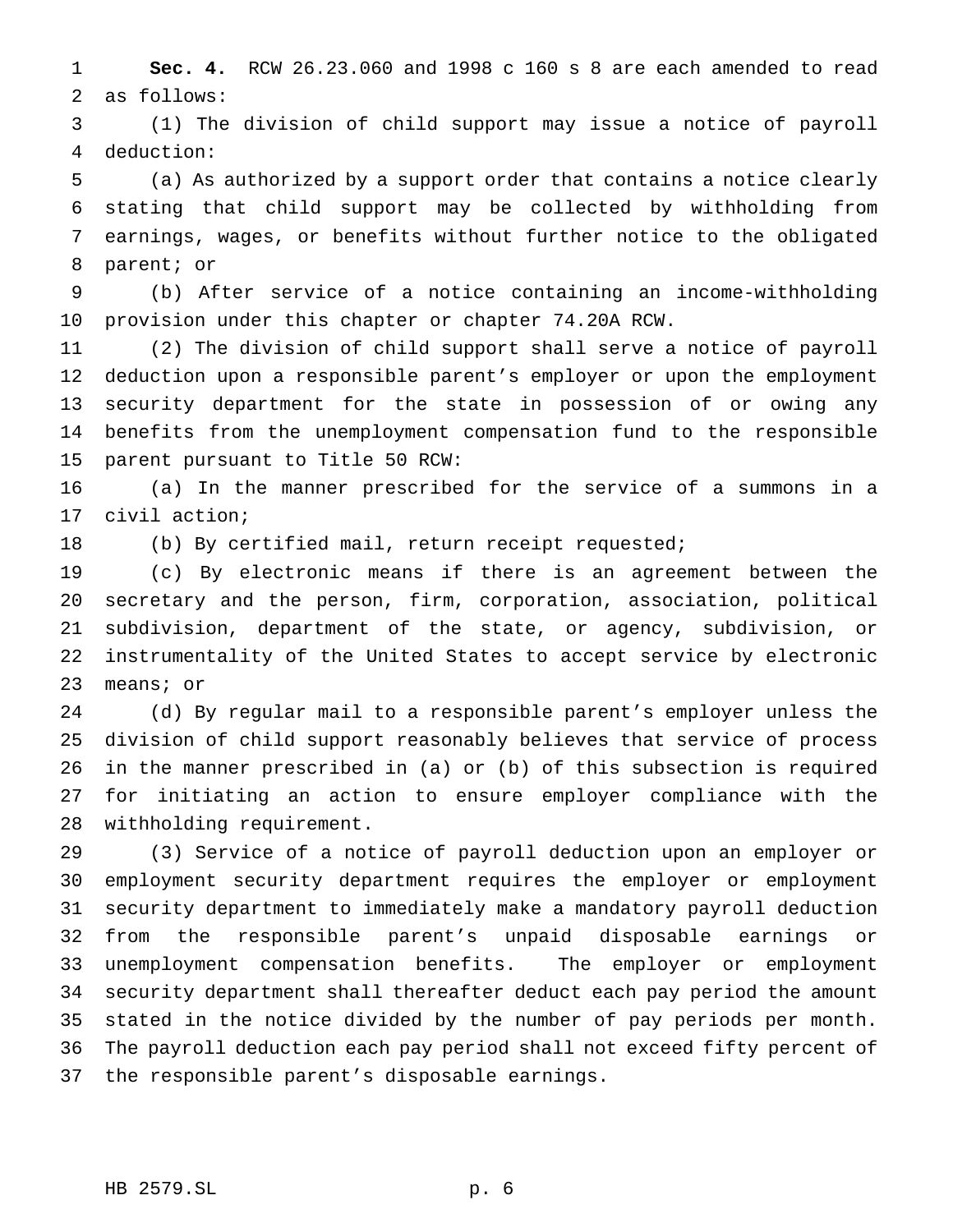(4) A notice of payroll deduction for support shall have priority over any wage assignment, garnishment, attachment, or other legal process.

 (5) The notice of payroll deduction shall be in writing and include:

 (a) The name and social security number of the responsible parent; (b) The amount to be deducted from the responsible parent's disposable earnings each month, or alternate amounts and frequencies as may be necessary to facilitate processing of the payroll deduction;

 (c) A statement that the total amount withheld shall not exceed fifty percent of the responsible parent's disposable earnings;

 (d) The address to which the payments are to be mailed or delivered; and

 (e) A notice to the responsible parent warning the responsible parent that, despite the payroll deduction, the responsible parent's privileges to obtain and maintain a license, as defined in RCW 74.20A.320, may not be renewed, or may be suspended if the parent is not in compliance with a support order as defined in RCW 74.20A.320.

 (6) An informational copy of the notice of payroll deduction shall be mailed to the last known address of the responsible parent by regular mail.

 (7) An employer or employment security department that receives a notice of payroll deduction shall make immediate deductions from the responsible parent's unpaid disposable earnings and remit proper amounts to the Washington state support registry within seven working days of the date the earnings are payable to the responsible parent.

 (8) An employer, or the employment security department, upon whom a notice of payroll deduction is served, shall make an answer to the division of child support within twenty days after the date of service. The answer shall confirm compliance and institution of the payroll deduction or explain the circumstances if no payroll deduction is in effect. The answer shall also state whether the responsible parent is employed by or receives earnings from the employer or receives unemployment compensation benefits from the employment security department, whether the employer or employment security department anticipates paying earnings or unemployment compensation benefits and the amount of earnings. If the responsible parent is no longer employed, or receiving earnings from the employer, the answer shall state the present employer's name and address, if known. If the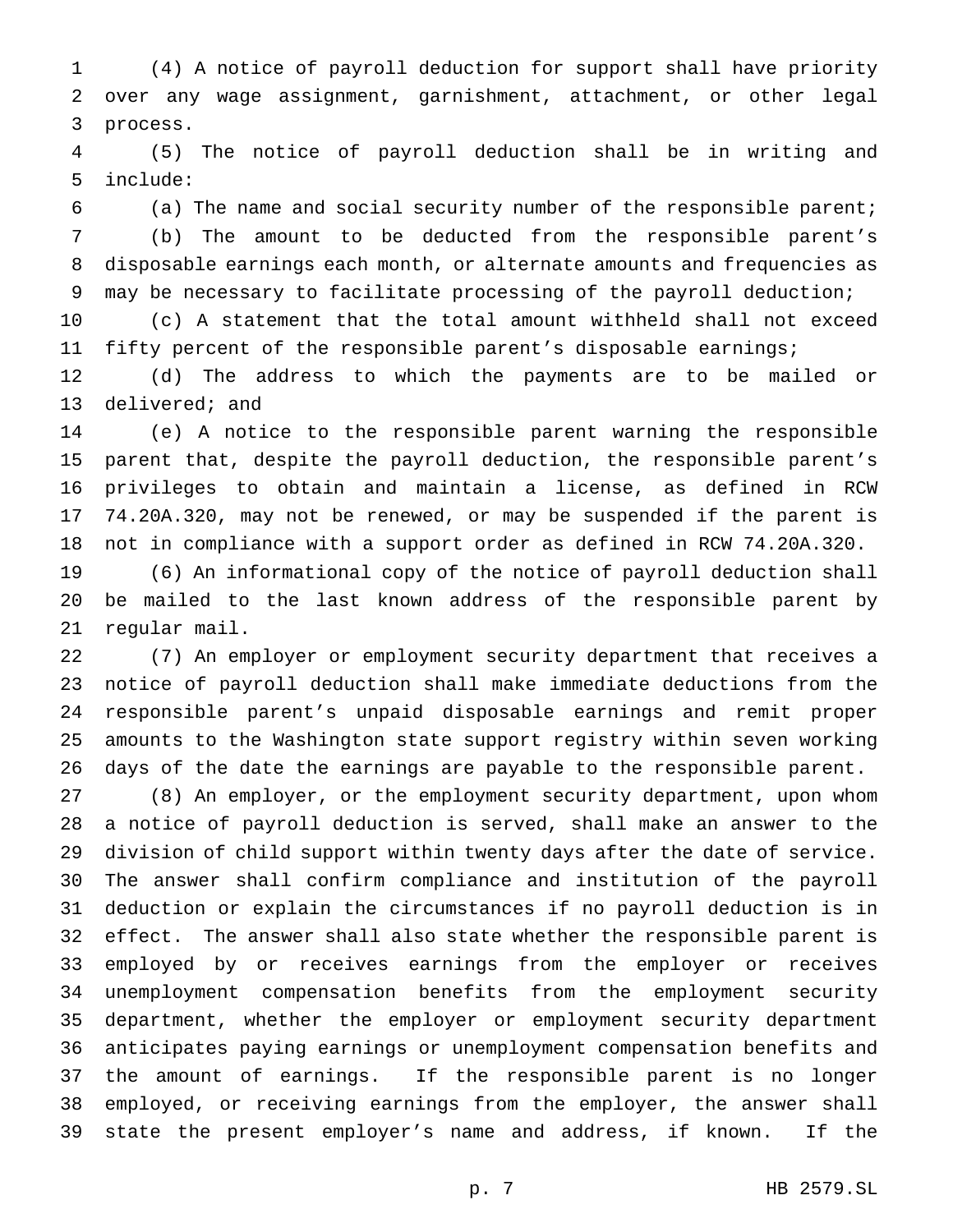responsible parent is no longer receiving unemployment compensation benefits from the employment security department, the answer shall state the present employer's name and address, if known.

 The returned answer or a payment remitted to the division of child support by the employer constitutes proof of service of the notice of payroll deduction in the case where the notice was served by regular mail.

 (9) The employer or employment security department may deduct a processing fee from the remainder of the responsible parent's earnings after withholding under the notice of payroll deduction, even if the remainder is exempt under RCW 26.18.090. The processing fee may not exceed: (a) Ten dollars for the first disbursement made to the Washington state support registry; and (b) one dollar for each subsequent disbursement to the registry.

 (10) The notice of payroll deduction shall remain in effect until released by the division of child support, the court enters an order terminating the notice and approving an alternate arrangement under RCW 26.23.050, or until the employer no longer employs the responsible parent and is no longer in possession of or owing any earnings to the responsible parent. The employer shall promptly notify the office of support enforcement when the employer no longer employs the parent subject to the notice. For the employment security department, the notice of payroll deduction shall remain in effect until released by the division of child support or until the court enters an order terminating the notice.

 (11) The division of child support may use uniform interstate withholding forms adopted by the United States department of health and 28 human services to take withholding actions under this section ((when)) 29 whether the responsible parent is receiving earnings or unemployment 30 compensation in this state or in another state.

 **Sec. 5.** RCW 67.16.020 and 1989 c 385 s 5 are each amended to read as follows:

 $(1)$  It shall be the duty of the commission, as soon as it is possible after its organization, to prepare and promulgate a complete set of rules and regulations to govern the race meets in this state. It shall determine and announce the place, time and duration of race meets for which license fees are exacted; and it shall be the duty of each person holding a license under the authority of this chapter, and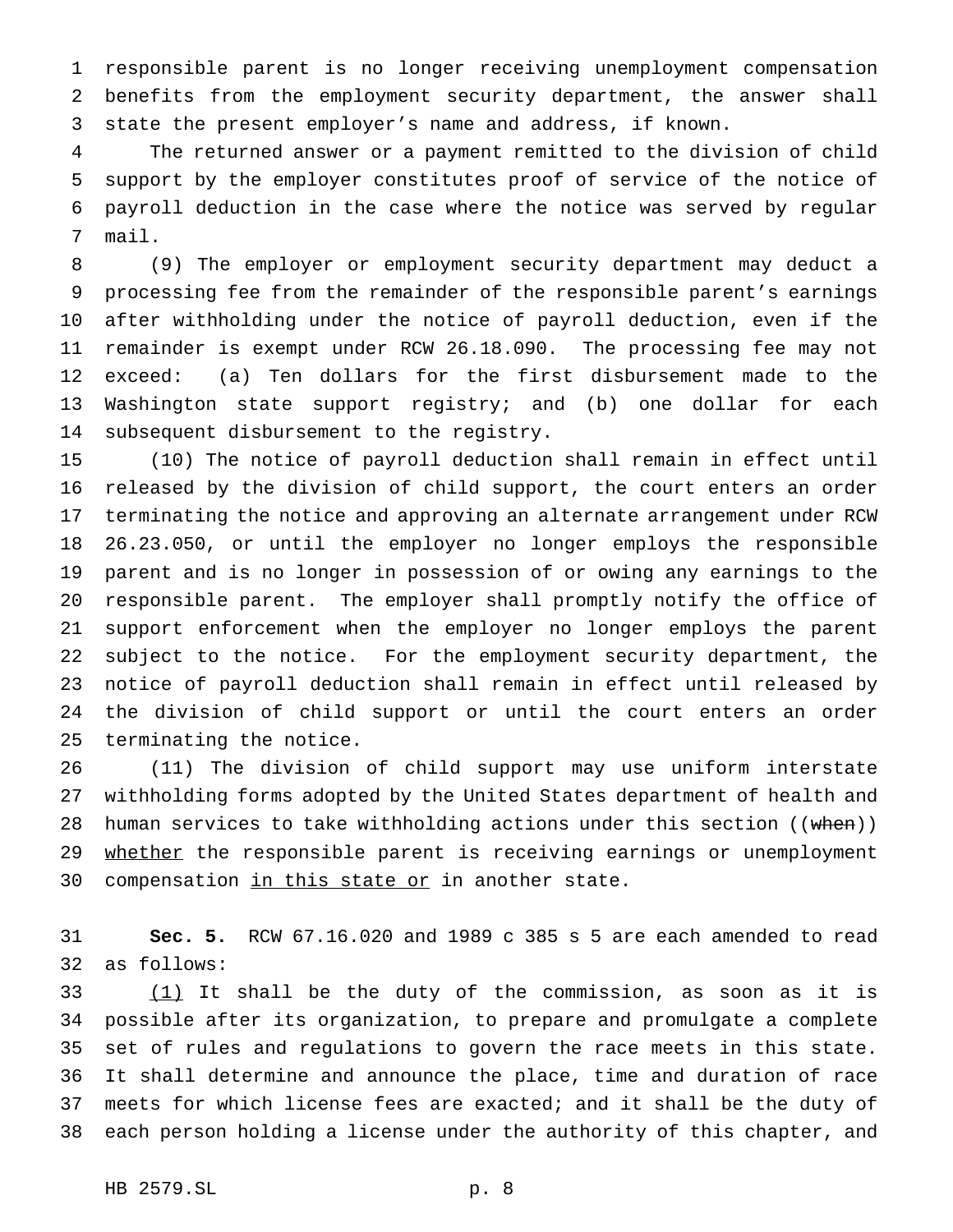every owner, trainer, jockey, and attendant at any race course in this state, to comply with all rules and regulations promulgated and all orders issued by the commission. It shall be unlawful for any person to hold any race meet without having first obtained and having in force and effect a license issued by the commission as in this chapter provided; and it shall be unlawful for any owner, trainer or jockey to participate in race meets in this state without first securing a license therefor from the state racing commission, the fee for which shall be set by the commission which shall offset the cost of administration and shall not be for a period exceeding one year.

 (2) The commission shall immediately suspend the license of a 12 person who has been certified under RCW 74.20A.320 by the department of 13 social and health services as a person who is not in compliance with a 14 support order. If the person has continued to meet all other 15 requirements for a license under this chapter during the suspension, reissuance of the license shall be automatic upon the department's 17 receipt of a release issued by the department of social and health 18 services stating that the licensee is in compliance with the support 19 order. The procedure in RCW 74.20A.320 is the exclusive administrative remedy for contesting the establishment of noncompliance with a child support order, and suspension of a license under this subsection, and satisfies the requirements of RCW 34.05.422.

 **Sec. 6.** RCW 74.20.330 and 1997 c 58 s 936 are each amended to read as follows:

 (1) Whenever public assistance is paid under a state program funded under Title IV-A of the federal social security act as amended by the personal responsibility and work opportunity reconciliation act of 1996, each applicant or recipient is deemed to have made assignment to the department of any rights to a support obligation from any other person the applicant or recipient may have in his or her own behalf or in behalf of any other family member for whom the applicant or recipient is applying for or receiving public assistance, including any unpaid support obligation or support debt which has accrued at the time the assignment is made.

35 (2) Payment of public assistance under a ((state)) state-funded 36 program, or a program funded under Title IV-A or IV-E of the federal social security act as amended by the personal responsibility and work opportunity reconciliation act of 1996 shall: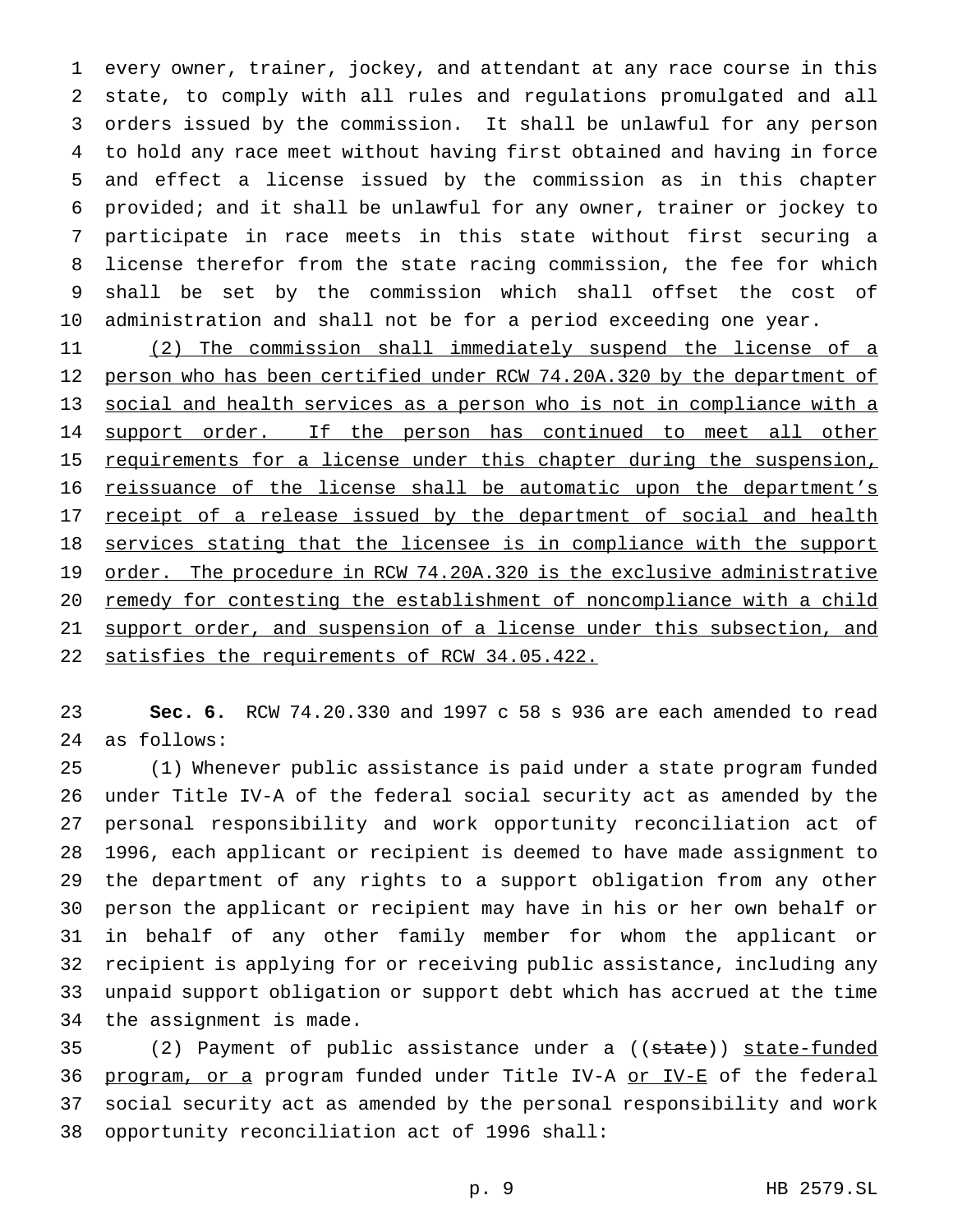(a) Operate as an assignment by operation of law; and

 (b) Constitute an authorization to the department to provide the assistance recipient with support enforcement services.

 **Sec. 7.** RCW 74.20A.030 and 1997 c 58 s 934 are each amended to read as follows:

 (1) The department shall be subrogated to the right of any dependent child or children or person having the care, custody, and control of said child or children, if public assistance money is paid 9 to or for the benefit of the child under a ((state)) state-funded 10 program, or a program funded under Title IV-A or IV-E of the federal social security act as amended by the personal responsibility and work opportunity reconciliation act of 1996, to prosecute or maintain any support action or execute any administrative remedy existing under the laws of the state of Washington to obtain reimbursement of moneys expended, based on the support obligation of the responsible parent 16 established by a ((superior court)) child support order ((or RCW 17 <del>74.20A.055</del>)). Distribution of any support moneys shall be made in accordance with RCW 26.23.035.

 (2) The department may initiate, continue, maintain, or execute an action to establish, enforce, and collect a support obligation, including establishing paternity and performing related services, under this chapter and chapter 74.20 RCW, or through the attorney general or prosecuting attorney under chapter 26.09, 26.18, 26.20, 26.21, 26.23, or 26.26 RCW or other appropriate statutes or the common law of this state, for so long as and under such conditions as the department may establish by regulation.

 (3) Public assistance moneys shall be exempt from collection action under this chapter except as provided in RCW 74.20A.270.

 (4) No collection action shall be taken against parents of children eligible for admission to, or children who have been discharged from a 31 residential habilitation center as defined by RCW 71A.10.020( $(\overline{+7})$ )  $(8)$ . For the period July 1, 1993, through June 30, 1995, a collection action may be taken against parents of children with developmental disabilities who are placed in community-based residential care. The amount of support the department may collect from the parents shall not exceed one-half of the parents' support obligation accrued while the child was in community-based residential care. The child support obligation shall be calculated pursuant to chapter 26.19 RCW.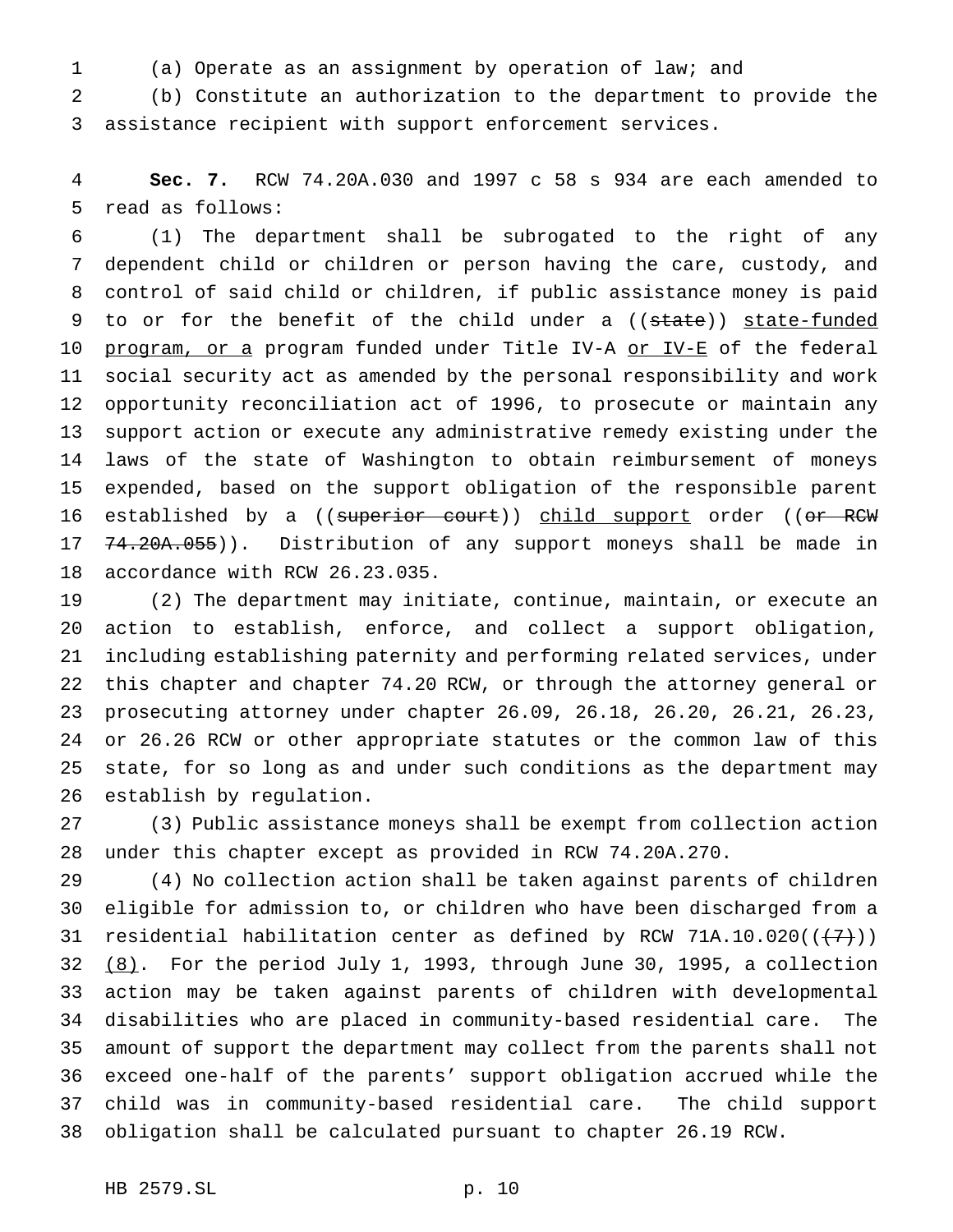**Sec. 8.** RCW 74.20A.080 and 1998 c 160 s 1 are each amended to read as follows:

 (1) The secretary may issue to any person, firm, corporation, association, political subdivision, department of the state, or agency, subdivision, or instrumentality of the United States, an order to withhold and deliver property of any kind, including but not restricted to earnings which are or might become due, owing, or belonging to the debtor, when the secretary has reason to believe that there is in the possession of such person, firm, corporation, association, political subdivision, department of the state, or agency, subdivision, or instrumentality of the United States property which is or might become due, owing, or belonging to said debtor. Such order to withhold and deliver may be issued:

(a) At any time, if a responsible parent's support order:

 (i) Contains notice that withholding action may be taken against earnings, wages, or assets without further notice to the parent; or

 (ii) Includes a statement that other income-withholding action under this chapter may be taken without further notice to the responsible parent;

 (b) Twenty-one days after service of a notice of support debt under RCW 74.20A.040;

 (c) Twenty-one days after service of a notice and finding of parental responsibility under RCW 74.20A.056;

 (d) Twenty-one days after service of a notice of support owed under RCW 26.23.110;

 (e) Twenty-one days after service of a notice and finding of financial responsibility under RCW 74.20A.055; or

(f) When appropriate under RCW 74.20A.270.

(2) The order to withhold and deliver shall:

 (a) State the amount to be withheld on a periodic basis if the order to withhold and deliver is being served to secure payment of monthly current support;

(b) State the amount of the support debt accrued;

(c) State in summary the terms of RCW 74.20A.090 and 74.20A.100;

(d) Be served:

 (i) In the manner prescribed for the service of a summons in a civil action;

(ii) By certified mail, return receipt requested;

p. 11 HB 2579.SL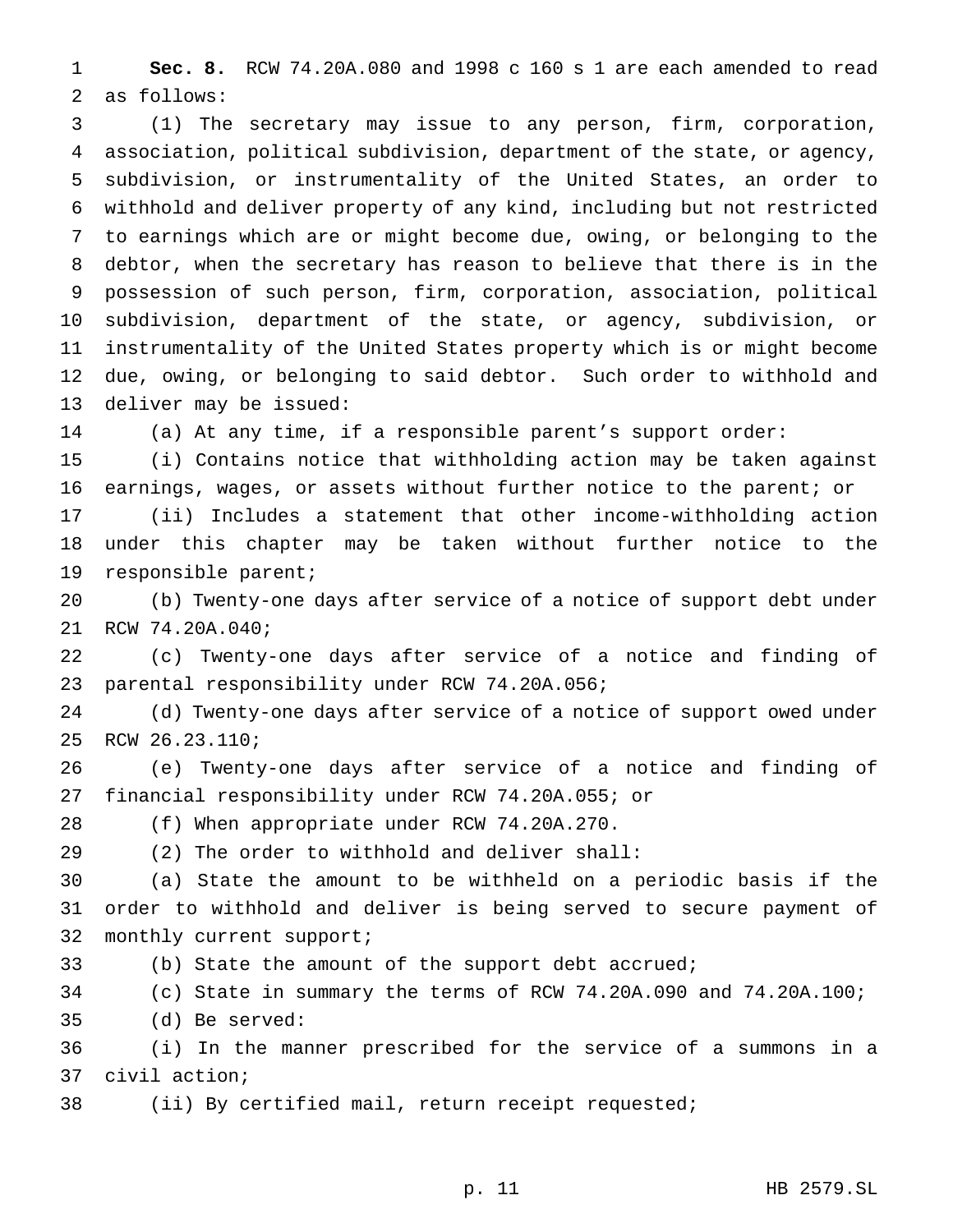(iii) By electronic means if there is an agreement between the secretary and the person, firm, corporation, association, political subdivision, department of the state, or agency, subdivision, or instrumentality of the United States to accept service by electronic means; or

 (iv) By regular mail to a responsible parent's employer unless the division of child support reasonably believes that service of process in the manner prescribed in (d)(i) or (ii) of this subsection is required for initiating an action to ensure employer compliance with the withholding requirement.

 (3) The division of child support may use uniform interstate withholding forms adopted by the United States department of health and human services to take withholding actions under this section when the 14 responsible parent is owed money or property that is located in this 15 state or in another state.

 (4) Any person, firm, corporation, association, political subdivision, department of the state, or agency, subdivision, or instrumentality of the United States upon whom service has been made is hereby required to:

 (a) Answer said order to withhold and deliver within twenty days, exclusive of the day of service, under oath and in writing, and shall make true answers to the matters inquired of therein; and

 (b) Provide further and additional answers when requested by the secretary.

 (5) The returned answer or a payment remitted to the division of child support by the employer constitutes proof of service of the 27 ((notice of payroll deduction)) order to withhold and deliver in the 28 case where the ((notice)) order was served by regular mail.

 (6) Any such person, firm, corporation, association, political subdivision, department of the state, or agency, subdivision, or instrumentality of the United States in possession of any property which may be subject to the claim of the department shall:

 (a)(i) Immediately withhold such property upon receipt of the order to withhold and deliver; and

 (ii) Within seven working days deliver the property to the secretary;

 (iii) Continue to withhold earnings payable to the debtor at each succeeding disbursement interval as provided for in RCW 74.20A.090, and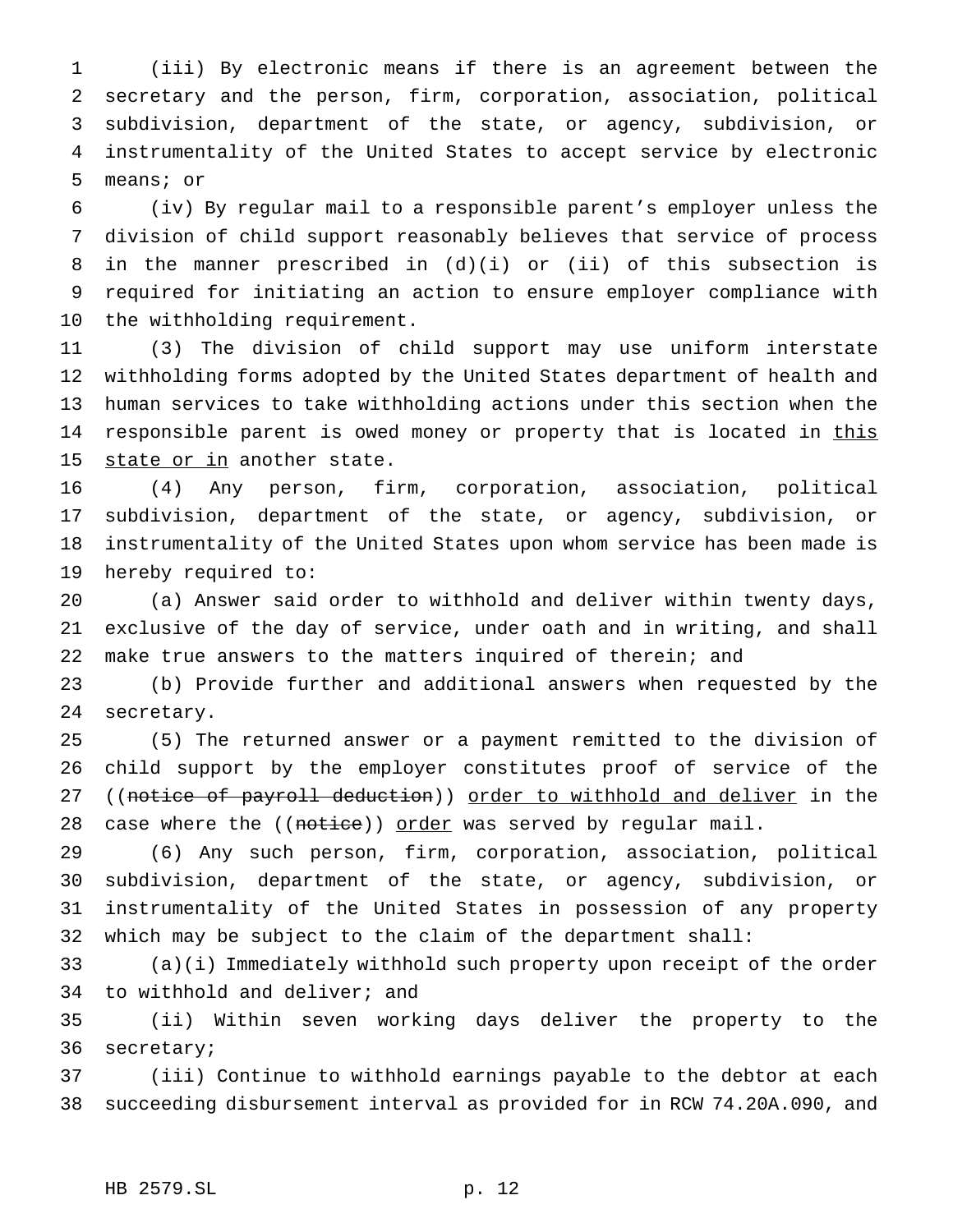deliver amounts withheld from earnings to the secretary within seven working days of the date earnings are payable to the debtor;

 (iv) Deliver amounts withheld from periodic payments to the secretary within seven working days of the date the payments are payable to the debtor;

 (v) Inform the secretary of the date the amounts were withheld as requested under this section; or

 (b) Furnish to the secretary a good and sufficient bond, satisfactory to the secretary, conditioned upon final determination of liability.

 (7) An order to withhold and deliver served under this section shall not expire until:

(a) Released in writing by the division of child support;

14 (b) Terminated by court order;  $((\theta \cdot \mathbf{r}))$ 

15 (c) ((The)) A person or entity ((receiving)), other than an employer as defined in Title 50 RCW, who has received the order to withhold and deliver does not possess property of or owe money to the 18 debtor; or

19 (d) An employer who has received the order to withhold and deliver 20 no longer employs, contracts, or owes money to the debtor under a 21 contract of employment, express or implied.

 (8) Where money is due and owing under any contract of employment, express or implied, or is held by any person, firm, corporation, or association, political subdivision, or department of the state, or agency, subdivision, or instrumentality of the United States subject to withdrawal by the debtor, such money shall be delivered by remittance payable to the order of the secretary.

 (9) Delivery to the secretary of the money or other property held or claimed shall satisfy the requirement and serve as full acquittance of the order to withhold and deliver.

 (10) A person, firm, corporation, or association, political subdivision, department of the state, or agency, subdivision, or instrumentality of the United States that complies with the order to withhold and deliver under this chapter is not civilly liable to the debtor for complying with the order to withhold and deliver under this chapter.

 (11) The secretary may hold the money or property delivered under this section in trust for application on the indebtedness involved or

p. 13 HB 2579.SL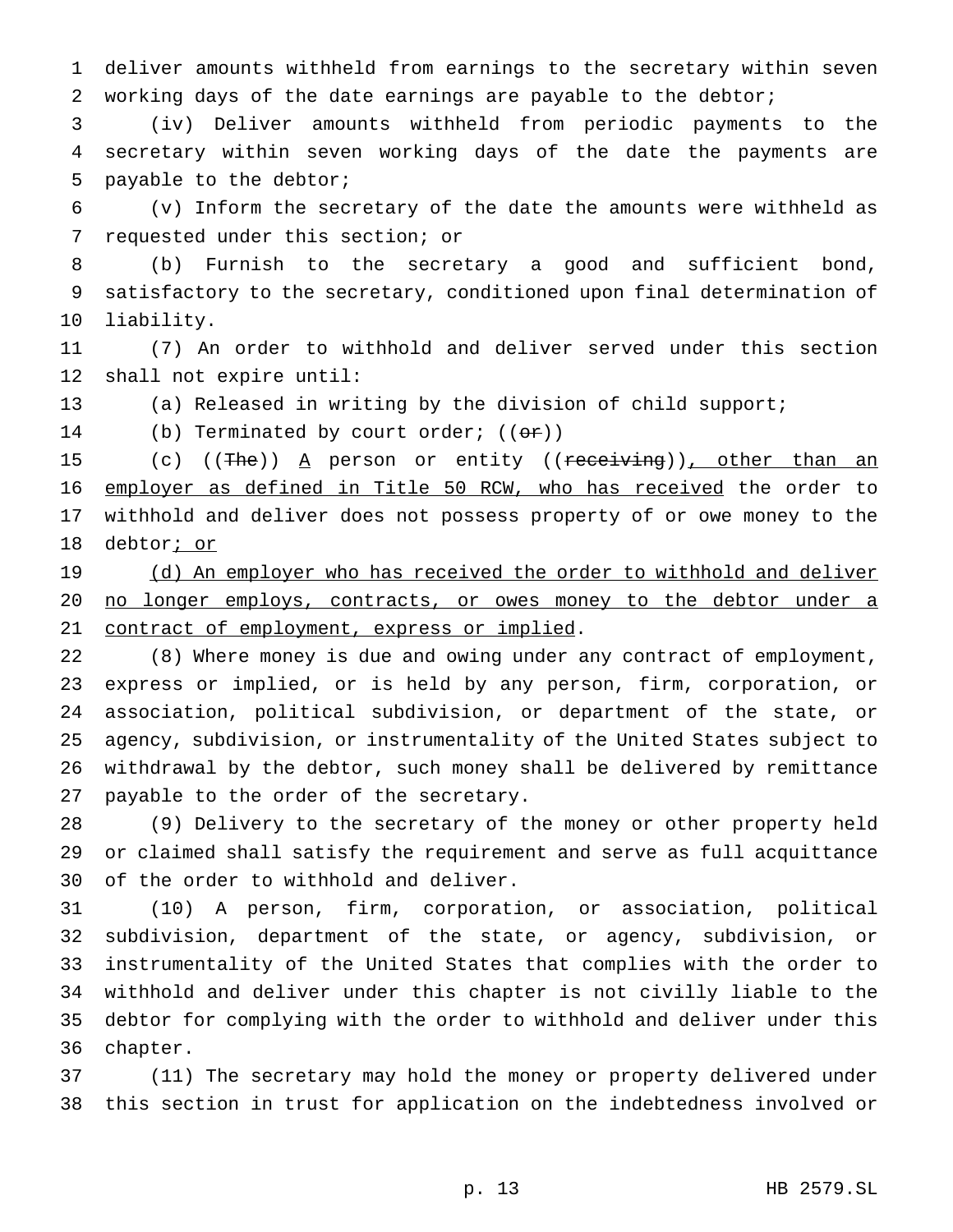for return, without interest, in accordance with final determination of liability or nonliability.

 (12) Exemptions contained in RCW 74.20A.090 apply to orders to withhold and deliver issued under this section.

 (13) The secretary shall also, on or before the date of service of the order to withhold and deliver, mail or cause to be mailed a copy of the order to withhold and deliver to the debtor at the debtor's last known post office address, or, in the alternative, a copy of the order to withhold and deliver shall be served on the debtor in the same manner as a summons in a civil action on or before the date of service 11 of the order or within two days thereafter. The copy of the order shall be mailed or served together with a concise explanation of the right to petition for judicial review. This requirement is not jurisdictional, but, if the copy is not mailed or served as in this section provided, or if any irregularity appears with respect to the mailing or service, the superior court, in its discretion on motion of the debtor promptly made and supported by affidavit showing that the debtor has suffered substantial injury due to the failure to mail the copy, may set aside the order to withhold and deliver and award to the debtor an amount equal to the damages resulting from the secretary's failure to serve on or mail to the debtor the copy.

 (14) An order to withhold and deliver issued in accordance with this section has priority over any other wage assignment, garnishment, attachment, or other legal process.

 (15) The division of child support shall notify any person, firm, corporation, association, or political subdivision, department of the state, or agency, subdivision, or instrumentality of the United States required to withhold and deliver the earnings of a debtor under this action that they may deduct a processing fee from the remainder of the debtor's earnings, even if the remainder would otherwise be exempt under RCW 74.20A.090. The processing fee shall not exceed ten dollars for the first disbursement to the department and one dollar for each subsequent disbursement under the order to withhold and deliver.

 **Sec. 9.** RCW 74.20A.095 and 1991 c 367 s 48 are each amended to read as follows:

 When providing support enforcement services, the office of support enforcement may take action, under this chapter and chapter 26.23 RCW, against a responsible parent's earnings or assets, located in, or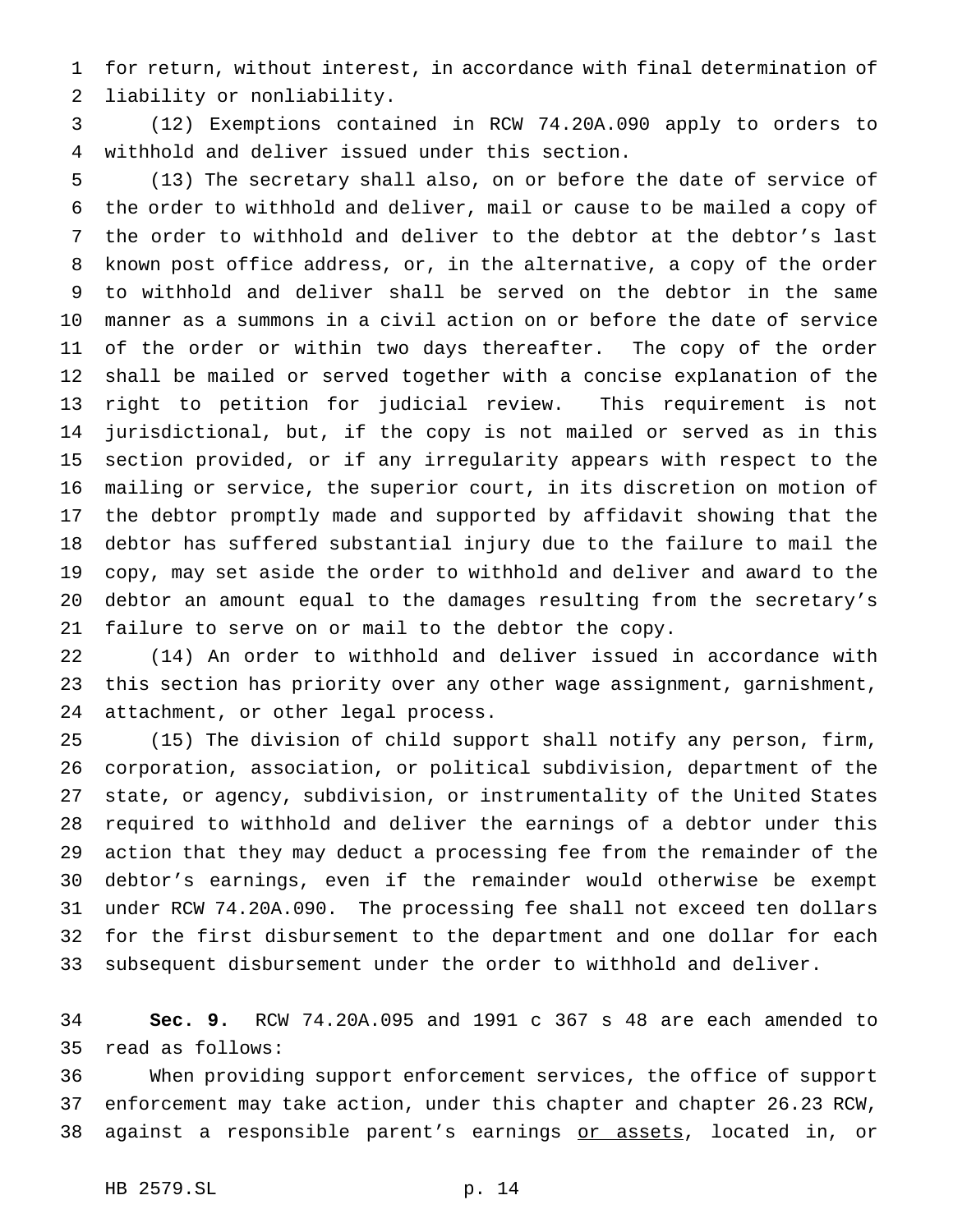subject to the jurisdiction of, the state of Washington regardless of the presence or residence of the responsible parent. If the responsible parent resides in another state or country, the office of 4 support enforcement shall, unless otherwise authorized by state or federal law, serve a notice under RCW 74.20A.040 more than sixty days before taking collection action.

 **Sec. 10.** RCW 74.20A.180 and 1985 c 276 s 9 are each amended to read as follows:

 If the secretary finds that the collection of any support debt, 10 accrued under a ((<del>superior court</del>)) support order, based upon subrogation or an authorization to enforce and collect under RCW 74.20A.030, or assignment of, or a request for support enforcement services to enforce and collect the amount of support ordered by any 14 ((superior court)) support order is in jeopardy, the secretary may make a written demand under RCW 74.20A.040 for immediate payment of the support debt and, upon failure or refusal immediately to pay said support debt, may file and serve liens pursuant to RCW 74.20A.060 and 74.20A.070, without regard to the twenty day period provided for in RCW 74.20A.040: PROVIDED, That no further action under RCW 74.20A.080, 74.20A.130, and 74.20A.140 may be taken until the notice requirements of RCW 74.20A.040 are met.

 NEW SECTION. **Sec. 11.** A new section is added to chapter 74.20A RCW to read as follows:

 (1) Before the state may assist another state or jurisdiction with a high-volume automated administrative enforcement of an interstate case, the requesting state must certify that:

 (a) The requesting state has met all due process requirements for 28 the establishment of the support order;

 (b) The requesting state has met all due process requirements for the enforcement of the support order, including that the obligor has been notified that another state may take action against the obligor's wages, earnings, assets, or benefits, and may enforce against the obligor's real and personal property under the child support statutes 34 of this state or any other state without further notice; and

 (c) The amount of arrears transmitted by the requesting state is due under the support order.